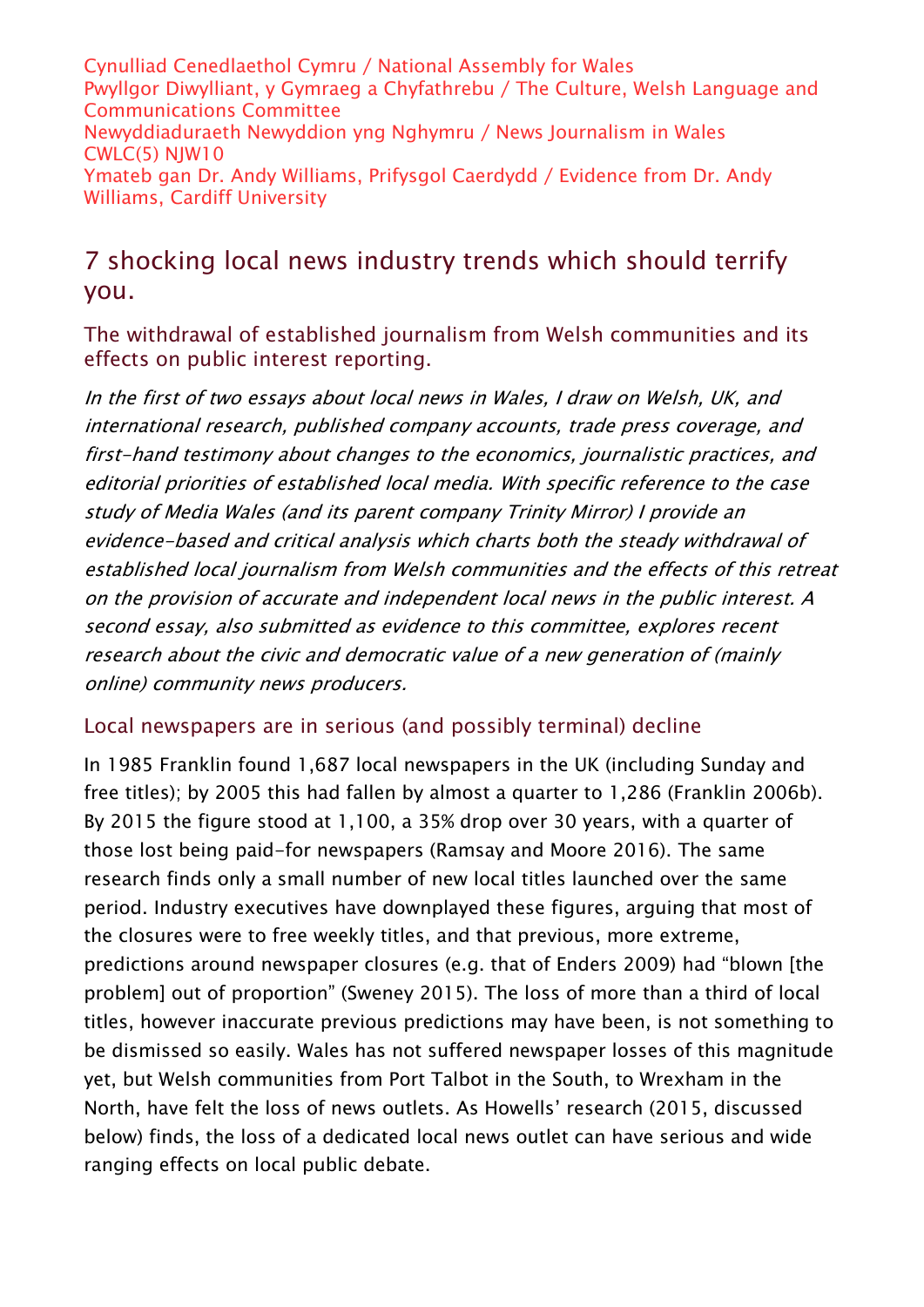A less dramatic and visible, but equally disturbing, trend can be found in acrossthe-board declines in Welsh newspaper circulations. Between 2008 and 2015: The Daily Post declined 33 per cent (from over 36,000 to 24,485); the South Wales Echo lost 60 per cent of readers (from 46,127 to 18,408); and the South Wales Evening Post's circulation fell by 46 per cent (from 51,329 to 27,589) (IWA 2015, p.62). A longer-term view of circulation decline is evident in figure 1, which charts average 6-monthly circulation of the Western Mail since the turn of the century.

Figure 1.



These data show that the national newspaper of Wales has lost almost three quarters of its audited circulation since 2000. This is alarming for numerous reasons, but mainly: because print circulation revenues still remain very important to the balance sheets of major local news publishers (see point 5, below); and due to the likely continued decline in the perceived value of print among advertisers as audiences continue to shrink (there will come a time when it no longer pays to advertise to relatively small printed newspaper audiences). The Western Mail has consistently lost around 10,000 daily sales every four or five years over the last two decades; if this trend continues there will be no readers left by the early-tomid-2020s.

The effects for a community when a newspaper is lost are serious. When the *Port* Talbot Guardian (a local weekly newspaper) closed down in 2009 citizens lost their primary source of day-to-day information about how to navigate civic and community life. But they also lost (what had previously been) a newspaper of record, and a large portion of the town's collective memory. This kind of loss was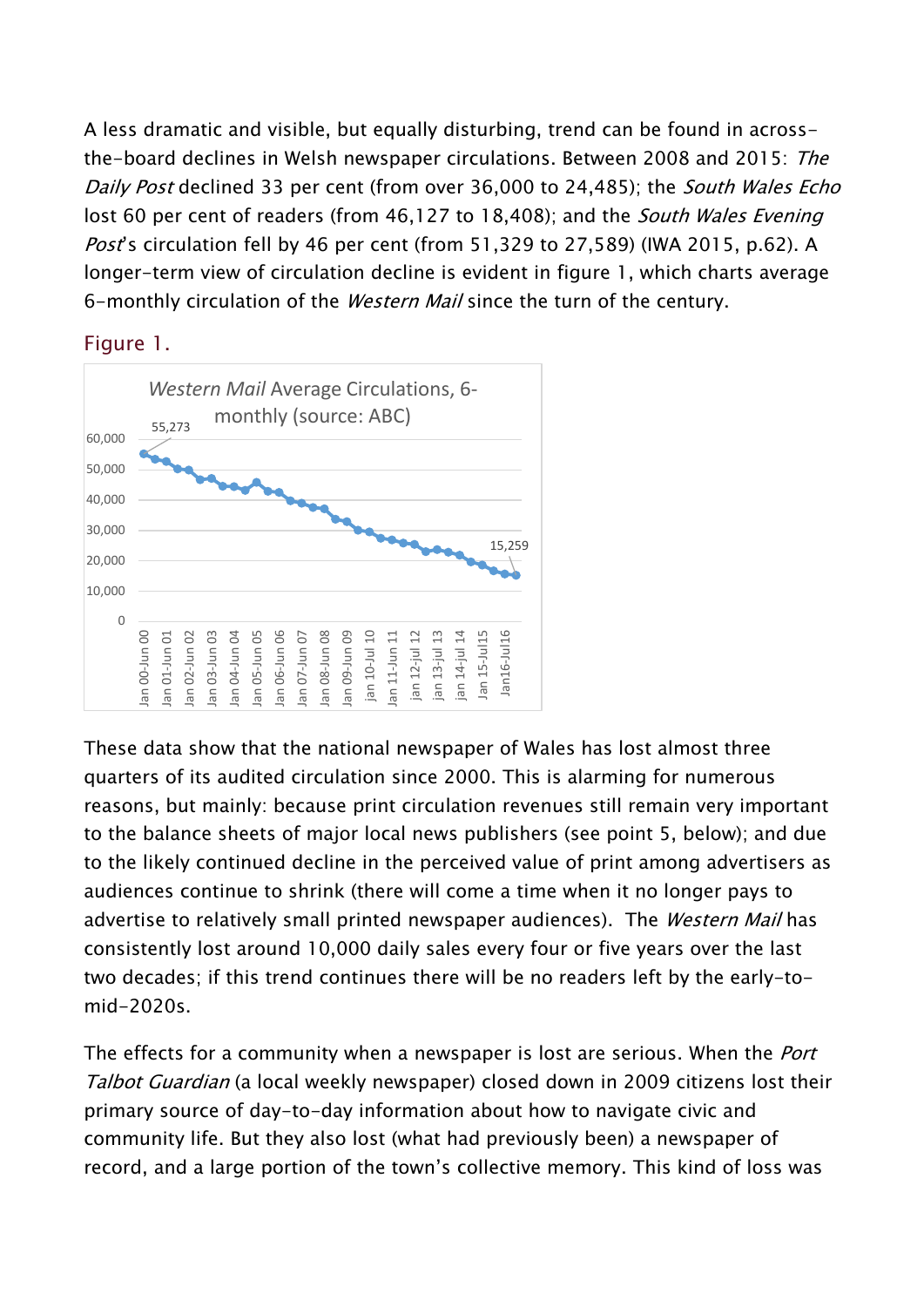echoed by Trinity Mirror's particularly damaging recent decision to cut off Welsh citizens from much of the *South Wales Evening Post* online archive as part of a group-wide efficiency drive after the Local World buyout. The effects of losing one of Wales' large daily newspapers in this way could be more serious and wideranging.

## The local news industry is losing money hand over fist:

Local news has traditionally sustained itself in two main ways: by selling news products to us, and by selling our attention to advertisers. Both of these principal revenue streams are now under threat, and have substantially decreased. Local newspaper advertising income fell by an average of 6.6% per annum over the period from 2009 to 2013; the drop included both display and classified advertising, with classified ad expenditure – previously a staple of the local newspaper sector – falling 63% between 2007 and 2012 (Ramsay and Moore 2016).

As we have seen, at the same time as advertising revenues have fallen we have seen drastic reductions in revenues from sales of printed news, and no widespread adoption of, or experimentation with, paid content strategies for digital local news (Greenslade 2009, Williams 2012, Mintel 2013). Sales of printed local newspapers have declined across the board and circulation revenues have been correspondingly hit. Revenues from the local press, which in most cases has been more reliant on advertising income than cover price, have declined significantly, and in some cases have more than halved (Picard 2008). In a detailed and extreme local case study former regional newspaper editor turned academic Keith Perch (2015) showed that revenues at the *Leicester Mercury* sank from £59m to just £16m between 1996 and 2011.

Media Wales's revenues and profits over the last two decades offer a useful, and broadly representative, case study to explore analogous trends in Wales.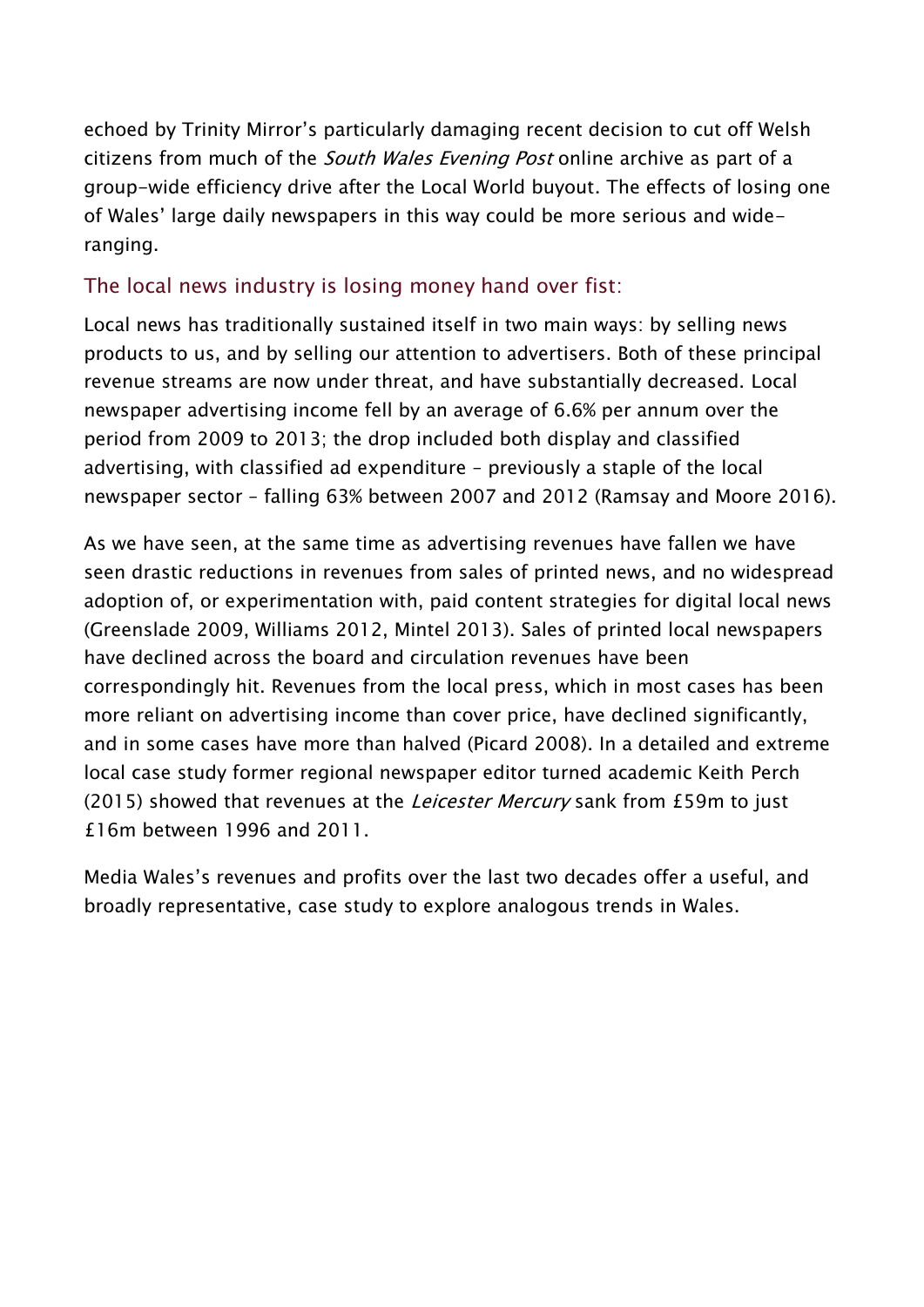### Figure 2.

-



Between 1999 and 2005 revenues grew steadily by almost £15 million, and profitability soared. This was largely down to a combination of still very high print advertising revenues, and (in common with other major publishers) sustained cuts to the editorial workforce combined with successive restructuring exercises carried out in order to save money and maintain high profits. Profit margins in the period 2002-2008 hovered between 27 and 36 per cent, making the company among the most profitable in Wales of any kind (Media Wales Annual Accounts). The 2008 financial crisis led to a long advertising recession, and slump from which the local news industry has yet to emerge. Revenues fell by more than 50 per cent against the high-water mark of 2005, and profits shrank. Interestingly (excepting 2013<sup>1</sup>) profit margins were still maintained at between six and 18 per cent. This might pale in comparison with previous figures, but relative to other sectors and industries this is still high, and reflects the way in which the company continued to implement ruthless efficiency savings and maintained efforts to consolidate throughout this turbulent period.

## Established journalism is rapidly withdrawing from Welsh communities:

Arguably the most concerning issue caused by the collapse in the local news business model has been the steady withdrawal of established professional

<sup>1</sup> The sharp drop in profits in 2013 reflects a huge, group-wide, devaluation of the company's intangible assets (which includes things like relationships with advertisers, the value of a company's brand, etc).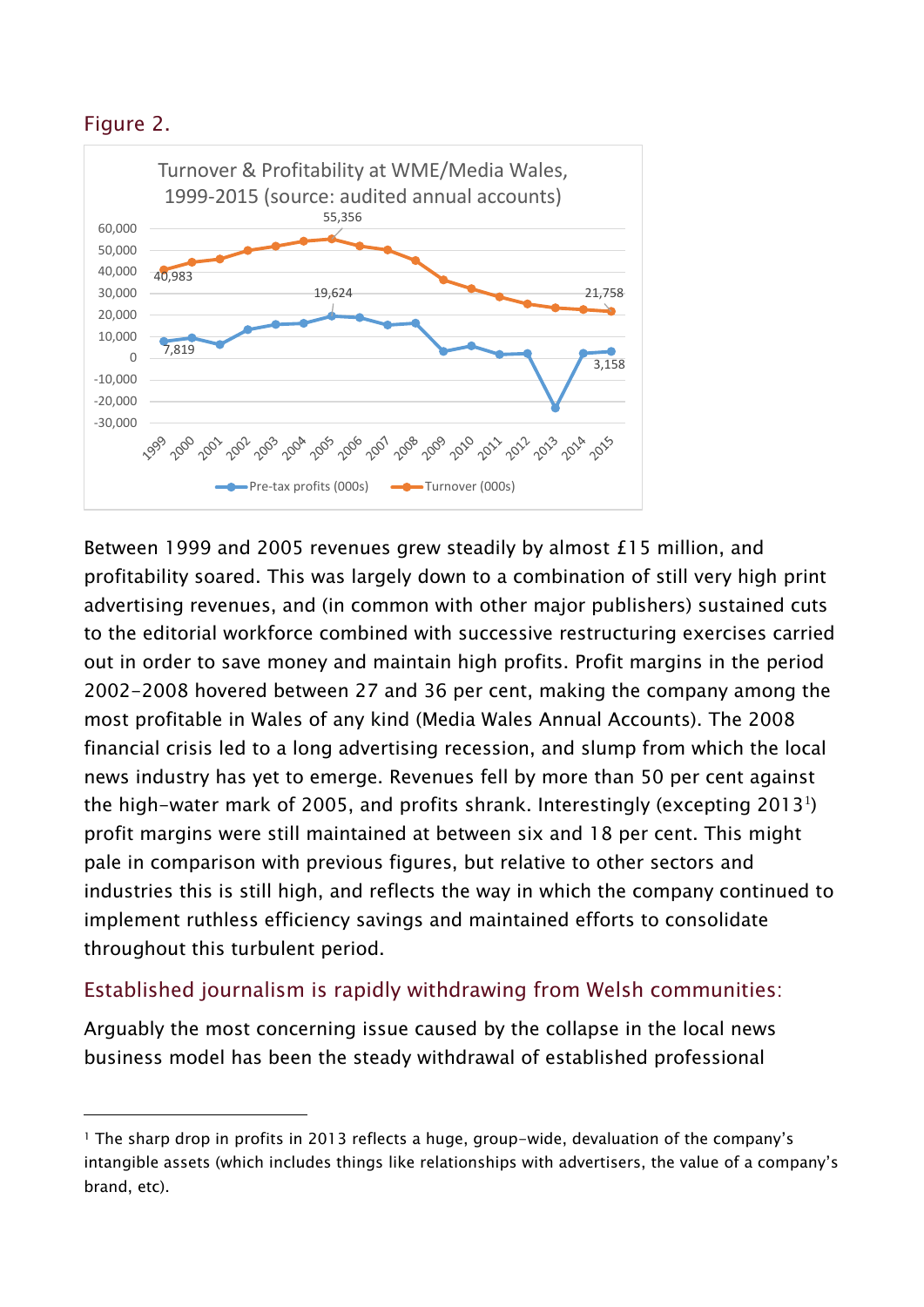journalism from newsrooms and communities because of the large numbers of job losses caused by 15 years of redundancies, staff cuts, and recruitment freezes. There are no reliable figures to determine exact longitudinal staffing trends but from the fragmentary existing research it is clear that the human resources of the local news industry have been decimated in recent years. A National Union of Journalists (NUJ) Commission on multimedia in 2007 found that "there had been editorial job cuts at 45% of titles since online operations were introduced". The Newspaper Society has since stopped publishing figures on industry job losses, but figures cited by Nel suggest there was a 13.75% contraction in the number of local and regional press jobs between 2002 and 2007, a fall from 13,020, to 11230 (Nel 2010). By October 2015 Press Gazette estimated, based on analysis of selected companies' staffing levels reported to Companies House, that the number of professional journalists employed in the local press was about half what it had been before the 2008 recession. Oliver and Ohlbaum's 2015 report appears to substantiate Press Gazette estimates: it stated that Trinity Mirror reduced its workforce by 47% between 2008 and 2013, Johnston Press by 46%, and Archant's by 27% over the same period (Oliver and Ohlbaum 2015). Studies of individual media groups, reporting in specific locales, and over longer periods, shed further light on the nature and scale of this problem. Howells found that the two largest regional news organisations in South Wales were staffed by almost 1000 editorial and production employees in the year 2000, but by 2014 this had shrunk to under 300 (Howells 2015). Similarly, the *Leicester Mercury* Group employed 581 staff in 1996, but only 107 by 2011 (Perch 2015).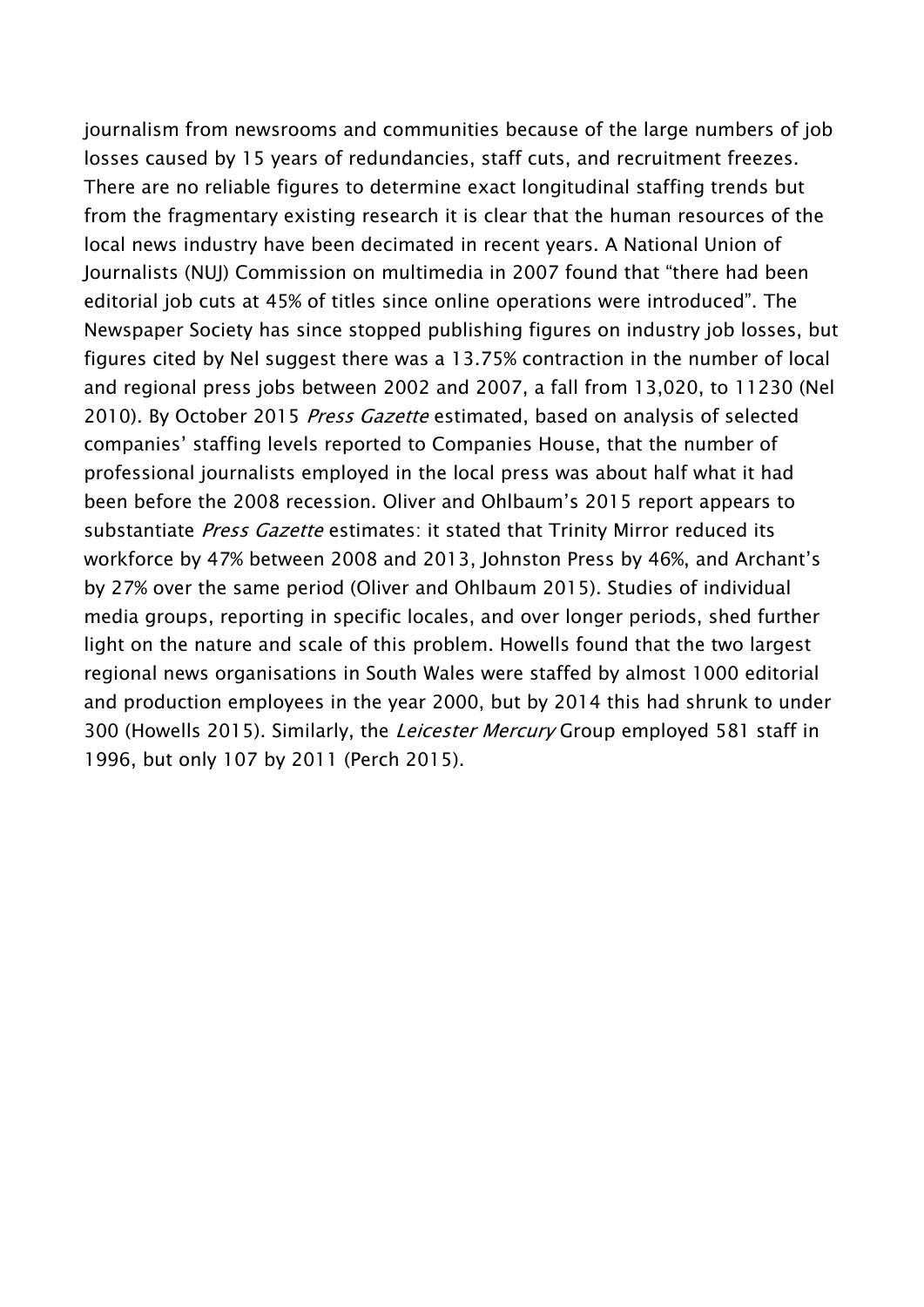#### Figure 3.

-



At Media Wales<sup>2</sup> there were almost 700 editorial and production staff in 1999 (Williams 2012), but by 2015 this had shrunk by over 85 per cent with the company employing only 100 (Media Wales 2014). This means that local communities in Cardiff and the Valleys are currently being served by 85% fewer journalists and production staff than in 1999; for every ten reporters (or subs, or designers) working in the region 16 years ago, only one and a half remain. In 2013 there were more people employed in admin, sales, and distribution at Media Wales than journalists putting together two daily newspapers, seven weeklies, one Sunday, and a daily news website.

The Celtic weekly newspapers, seven titles serving Pontypridd, Merthyr, Aberdare, Llantrisant, and the entire Rhondda Valleys, have been particularly neglected. I remember these newspapers a young news consumer growing up in the area, and I spent time at the Pontypridd Observer as a student on work experience in the mid 1990s. These once-proud local papers used to be have accessible offices on the High Street, and were staffed by small teams including a dedicated editor, a small full-time reporting staff each, photographers, and administrators. By 2011, and

<sup>2</sup> These figures represent average weekly full-time equivalent posts reported in audited annual accounts, and represent the most reliable indicator of staffing level changes over time. They include production roles (such as layout and sub-editing). Figures for news journalists alone are not published.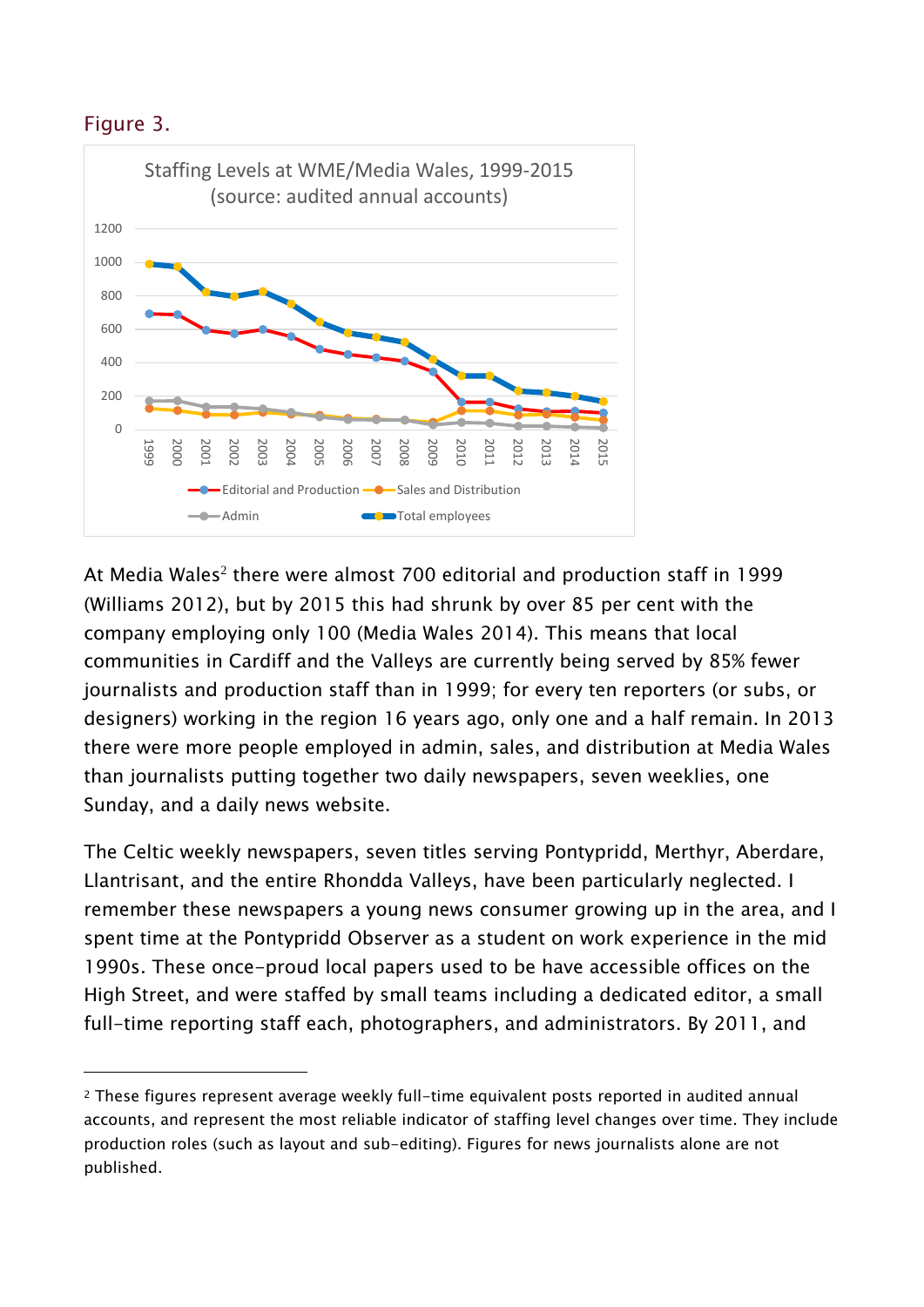after a series of redundancies, Press Gazette reported that only six senior reporters and five trainees remained (Press Gazette 2011). Talking to overworked journalists about the challenge of maintaining editorial standards under such difficult conditions at the time, it seemed like things could not get any worse. Today, however, after several rounds of further cuts all of the local offices have been closed (leaving these areas to be covered remotely, from a geographical and cultural distance, in Cardiff), no titles have dedicated editors, and all seven weekly papers, along with their associated online news outputs, are produced by just three and a half reporters. As the work of Howells (2015) demonstrates, many of the effects of this withdrawal of journalism on the quality of news (see below) predate the challenging conditions brought about by the move to digital news, and the later spate of newspaper closures. This suggests that both publishers' editorial and business strategies, as well as external factors such as recession and the digital turn, are a continuing explanatory factor.

### Media plurality is a good thing, but our news is concentrated in the hands of a few big publishers:

The loss of individual newspapers adds to the already serious concerns of many around a lack of local media plurality caused by the quest for consolidation and greater economies of scale. Media regulator Ofcom states that "plurality matters because it makes an important contribution to a well-functioning democratic society through informed citizens and preventing too much influence over the political process" (Ofcom 2012). Yet our local media markets are far from plural. In 1992 two hundred companies published local newspapers in the UK, but by 2005 this had fallen to just 87; likewise, eight companies owned 80% of UK titles (Williams and Franklin 2007). By 2015 ownership had further consolidated, with six companies owning 80% of titles, and only 62 companies owning at least one daily or weekly newspaper (Media Reform Coalition 2015). The acquisition of Local Word (then the 4th largest publisher) by Trinity Mirror (then the 5th largest publisher) in 2016 led to further consolidation. This research concludes that over two thirds of Local Authority districts, over half of all parliamentary constituencies, and 56% of the UK's population are not served by a dedicated daily newspaper, and almost half of Local Authority Districts are served by just one publisher (Ramsay and Moore 2016). These headline data do not take into account the loss of intra-company plurality caused by moves to make journalists who were previously dedicated to one title produce news which is re-purposed across numerous news outlets owned by the same company (a move which has also affected the local-ness of our news – see trend 6 below).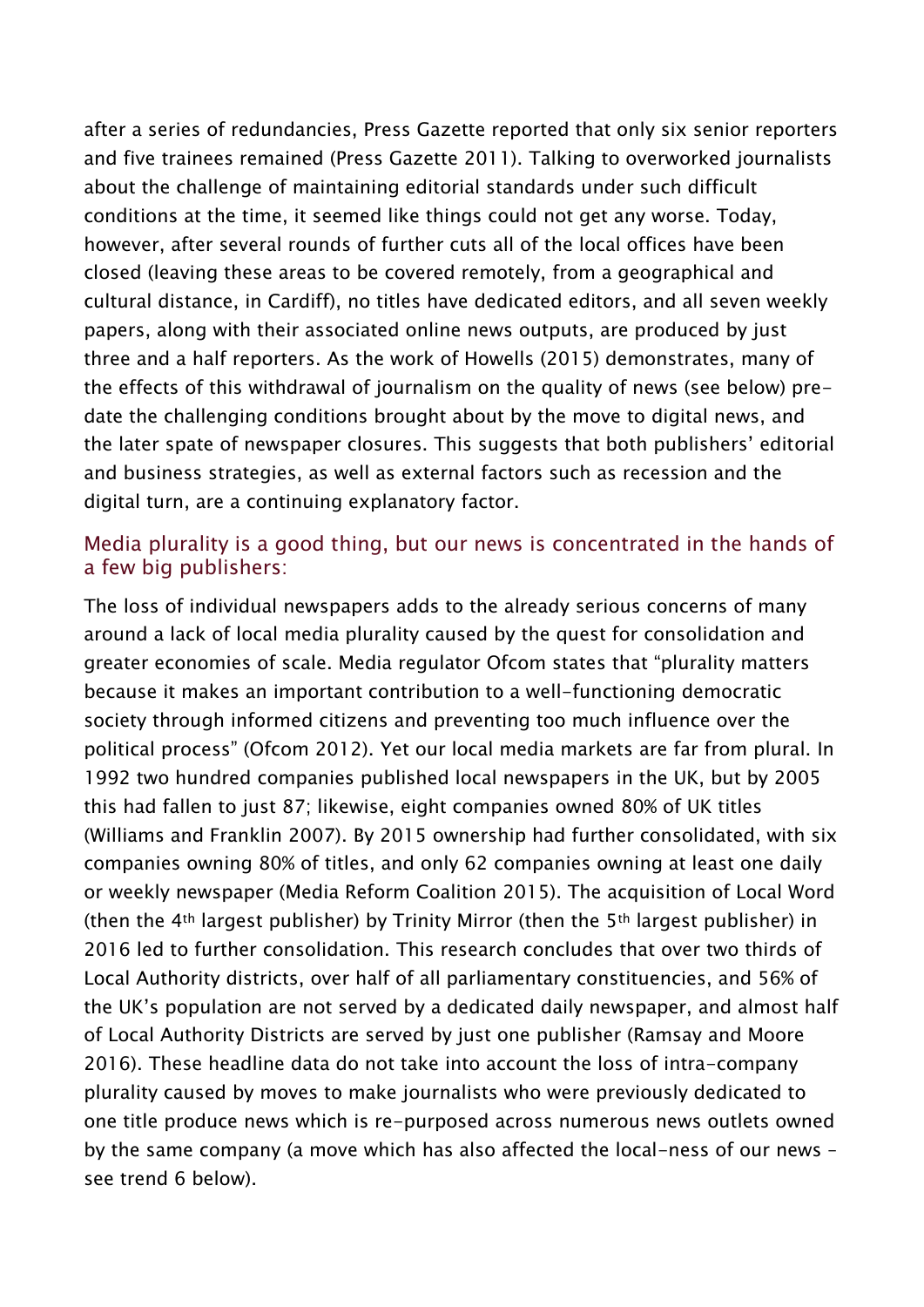The picture in Wales is even more bleak. The recent takeover of Local World gave Trinity Mirror unprecedented dominance in Welsh local news markets, making it by far the largest news company in the country. In-depth mixed-method studies of news and democracy in individual localities over longer periods yield equally stark results. For instance, Howells (2015) found that the Port Talbot (population circa 36,000) was served by 11 journalists working across on five newspapers, all of which had local offices in the town; by 2015 Port Talbot had lost all of its dedicated newspapers, and was covered, part time, and remotely, by two *South* Wales Evening Post journalists based in Swansea, the nearby regional hub.

Diversity of news provision is desirable because it limits the power and influence of news company owners. But more importantly in the local context, diverse news ecosystems limit the dominance of particular business models and their associated editorial priorities. Wales' biggest local media plurality problem does not lie principally in the risk that Trinity Mirror CEO Simon Fox might wish to exert political influence over Welsh life, but instead in the fact that Trinity's cost-cutting, high-output, consolidating and synergistic approach to its business means that almost all Welsh journalists in the commercial sector work in similar ways, producing similar kinds of news, while working under similarly difficult conditions and constraints. Without competition from others with different editorial and commercial priorities local news owners have the luxury of being able to dominate local information systems with minimal outlay on news content; when you are the only game in town investment in news quality is not incentivised.

#### Local news companies now prioritise digital news over print, but make relatively little money from it:

Since the advent of digital news many advertisers have left newspapers, preferring the cheaper and more targeted services offered by digital intermediaries such as search sites (e.g. principally, but not only, Google) social networking platforms (principally, but not only, Facebook), and a range of competitor online classified advertising sites (Meikle and Young 2012; Fenton et al 2010). At the same time, fragmented audiences have moved in increasing numbers to non-linear consumption of digital news. When they do read local news they increasingly do so on social media platforms, or on news aggregation sites, and not directly from local news publishers' sites themselves (Freedman 2010, Doyle 2013).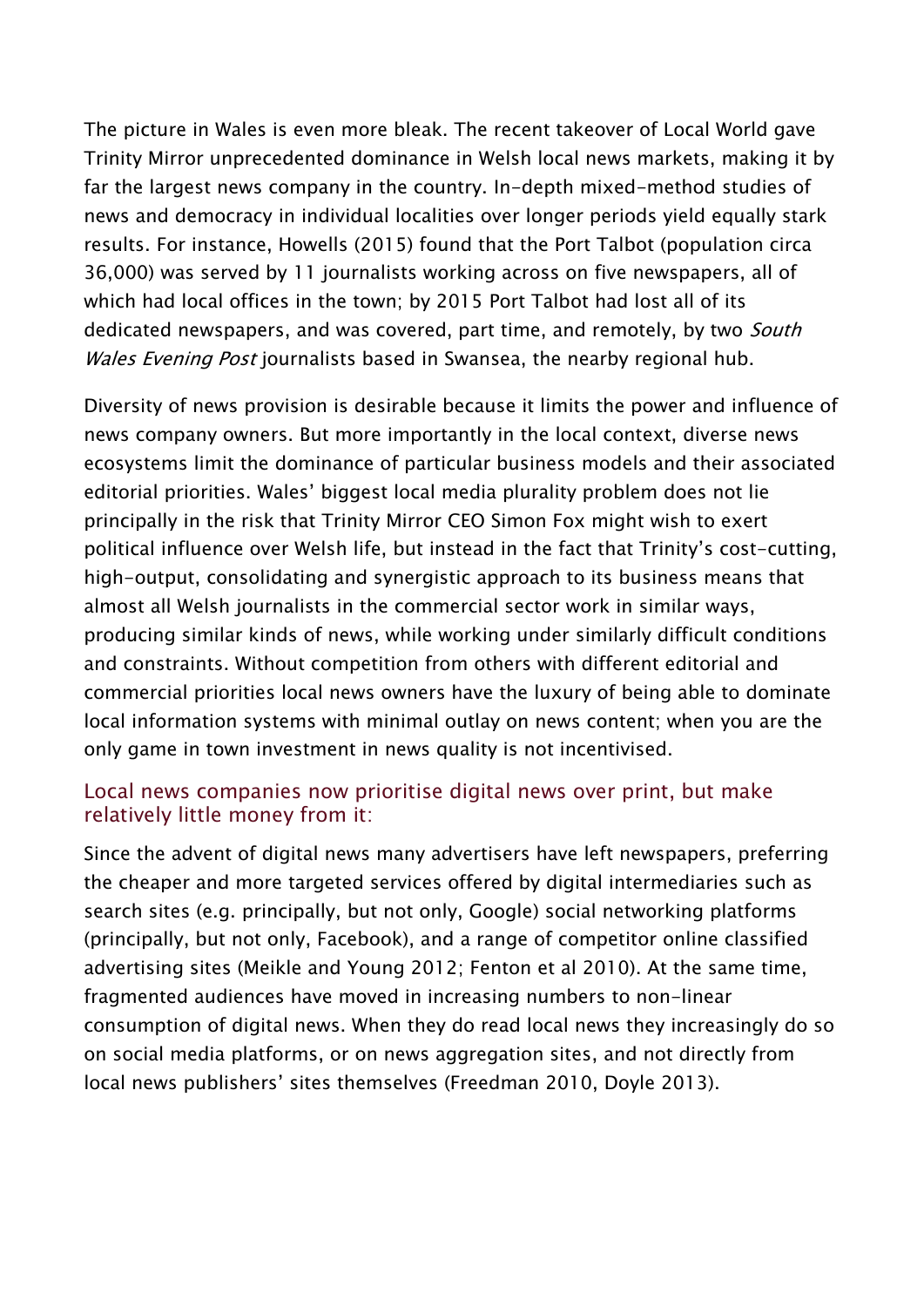These trends, combined with declining print news audiences, have led Trinity Mirror, in common with almost all other local news publishers, to prioritise the web at the expense of print in their recent and future business strategies.



#### Figure 4.

This strategy has led to impressive growth (albeit from a low base) in the readership of Wales Online, which has increased average daily unique readers from 34,000 to 390,000 in just seven years. However large increases in audience figures for UK local and regional online news have not translated into anything approaching profits equivalent to those lost due to declining print titles. We have already seen how falling revenues, combined with a mini-max editorial approach (which maximises profits while minimising investment), has led to the loss of many hundreds of journalists in South Wales. The data presented so far, though, does not show where the revenues to pay the remaining workforce come from. Media wales do not differentiate in annual accounts between revenues earned from digital and print, but these figures are included in the group accounts published by Trinity Mirror.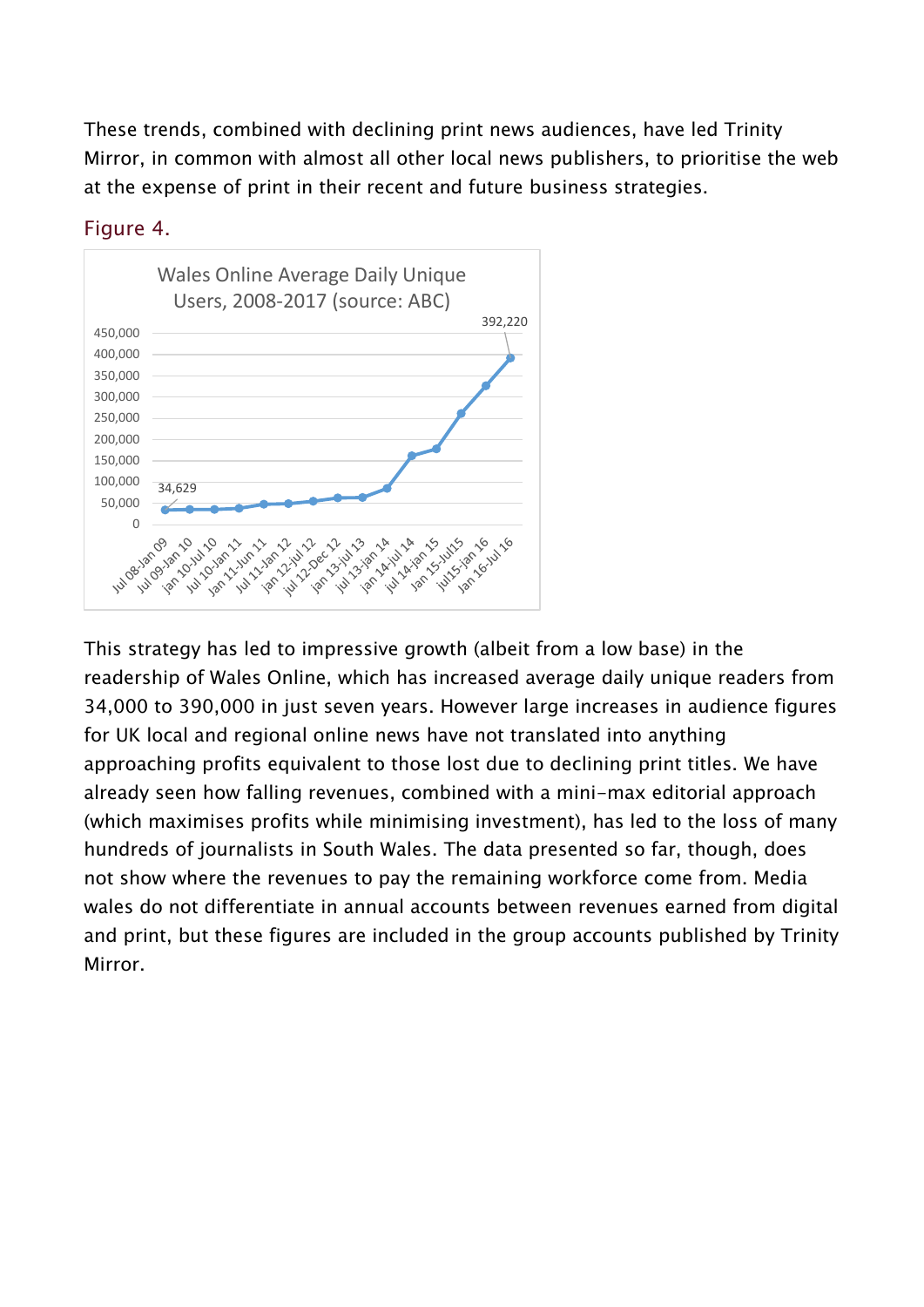### Figure 5:

-



Figure 5 shows the proportion of revenues derived from printed news, and from digital news, at Trinity Mirror's Regionals and Publishing divisions between 2003 and 2016. **<sup>3</sup>** The large blue area represents the percentage of revenues derived from newspaper circulation and printed ads; the slim orange area, the proportion obtained from digital advertising. Media Wales has (as is common in the sector) prioritised digital, web-first, editorial strategies at the expense of print since the mid-2000s. But this graph underlines the still relatively low value of online ads compared with print advertising. Despite print's decline, and its near-universal displacement as a corporate priority, it still pays for the majority of the workforce. Given that declining revenues from print have been such a large factor in the hollowing out of newsrooms seen to date, it seems likely that we will lose many more journalists before a more sustainable balance between income streams and staffing levels can be found. This is likely to have many and far-reaching consequences on the working conditions and practices of those journalists who remain, as well as the future quality of local news.

<sup>3</sup> In 2011/12 the group changed its divisional structure, which means this graph shows data relating to Trinity Mirror Regionals (a now defunct arm of the company composed of only local newspapers and websites) between 2003-2011, and to Trinity Mirror Publishing (a new division combining all national and local newspapers and websites) between 2011-2016. Although the graph refers to two different corporate entities, its common focus is on the proportion of revenues derived from printed and digital news is still useful.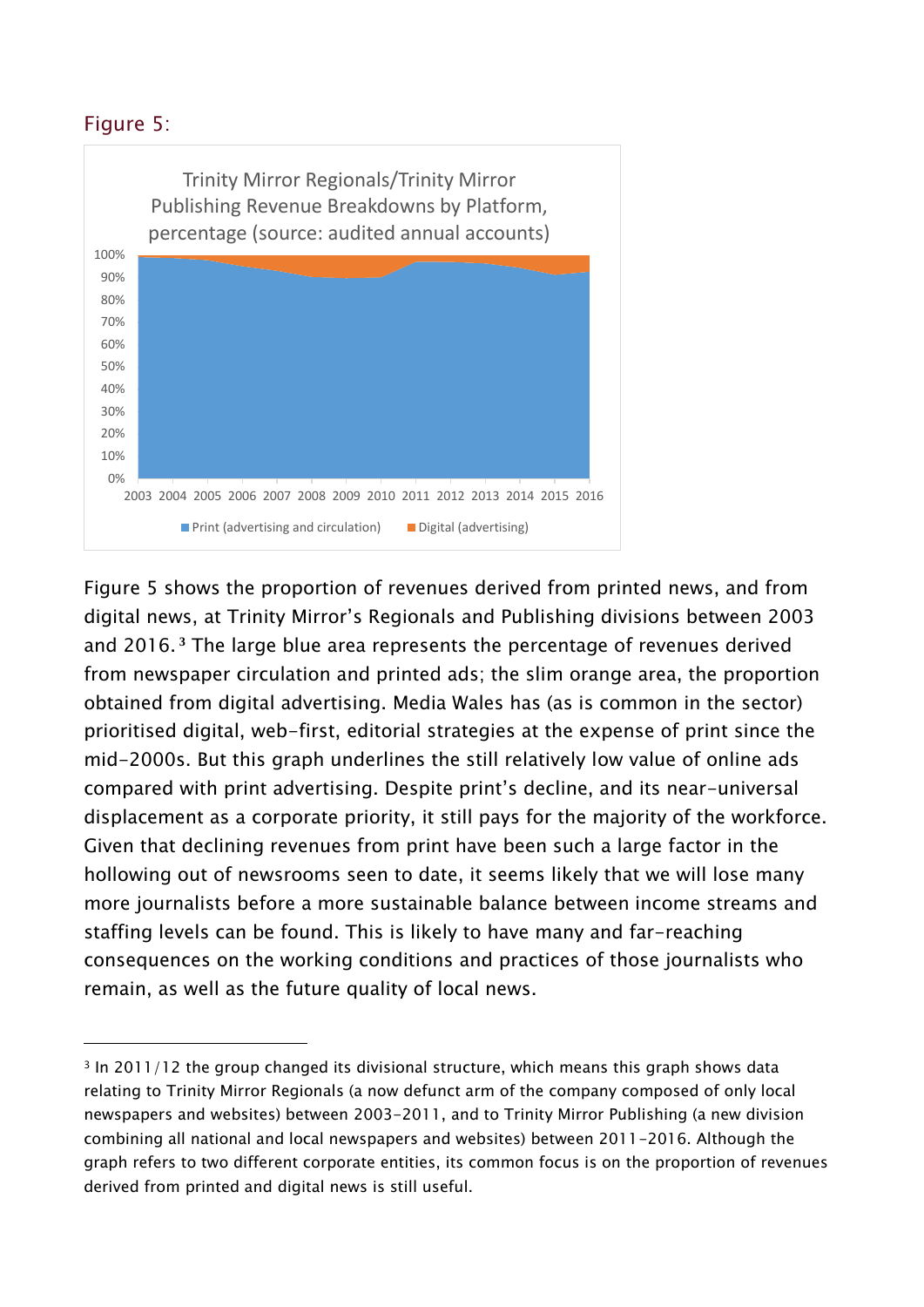### Local news has become less local, less independent, and of less civic value than previously:

Studies of news content and journalism practice in Wales and elsewhere have found the on-going crisis in the UK news industry, pre-dating but in some ways worsened by the advent of the internet, is endangering the "local-ness", quality, and independence of our news (Fenton 2010; Franklin 2006a). Even before the growth of online news scholars had reached consistently gloomy conclusions about UK local newspaper coverage of local democracy: since the mid-1980s the local press in Wales has reduced coverage of local elections, produced fewer election stories with distinct local angles, and reduced "sustained discussion of policy concerns" (Franklin, Court, and Cushion 2006); in more recent studies, in-depth coverage of local politics and the governance of local communities was found to have gradually given way to a more tabloid-oriented spread of news (Franklin 2005); emphasis on news about entertainment, consumer issues, and humaninterest stories, has increased while coverage of democracy and public life decreased (Franklin 2006b).

Outside of election times, research has noted that as news revenues fall and staff are cut, workloads increase and mainstream local news relies more on official sources and PR, meaning only a very narrow range of community voices tend to be routinely cited (Davies 2008; Franklin 1988; Franklin and Van Slyke Turk 1988; O'Neill and O'Connor 2008; Howells 2015). Harrison, echoing others' findings, found that local newspaper reliance on sources in local government was very high, even going as far as to suggest that the growing power imbalance between local media and local governments means that "local newspapers are unlikely to be able to perform their role as principal institutions of the public sphere" (Harrison 1998). O'Neill and O'Connor (2008), ten years later, find that local and regional journalists rely very heavily on a relatively small range of official sources, usually those with the most resources to devote to PR. They also note with alarm that the majority of stories (76 per cent) relied on single sources, with less than a quarter of stories employing secondary sources who may provide alternative, opposing, or complementary information to that provided by primary sources.

Another theme in the evidence base suggests that local news has become less local, and more generic, in focus as editions are cut, local high-street offices are closed, and use of cheap news agency copy (which is often less local in orientation than news gathered on the ground) becomes more prevalent (Davies 2008; Franklin 2011; Hamer 2006; Williams and Franklin 2007; Howells 2015). Howells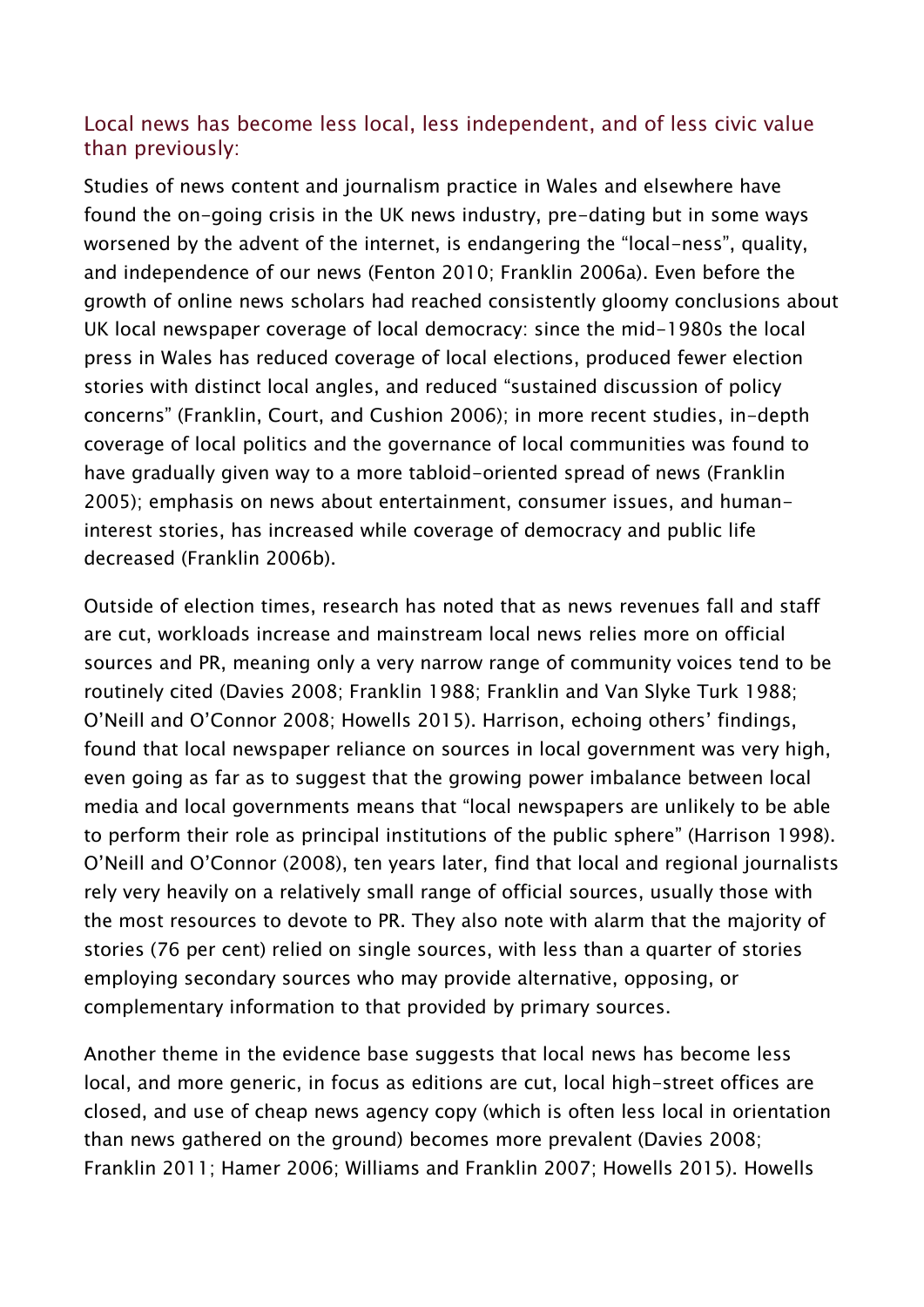(2015) finds that as jobs were cut in Port Talbot news gathering practices shifted drastically in ways which made the news less local, and less reflective of the local community. She found that with the gradual closure of local offices in satellite towns, journalists became less visible and accessible to publics, and less rooted in their communities. Journalism was less often rooted in face-to-face interactions (e.g. with members of the public on news "beats"), and decreasingly based on firsthand scrutiny of the institutions of local elites and local government (so journalists became more and more reliant on processing second-hand, mostly official, prepackaged information sources).

All of this suggests that even before the financial crisis and its consequent effects on staffing levels the local press took much information on trust, was fairly uncritical, relied heavily on PR and other information subsidies, and provided readers with limited access to a range of the (often competing) voices and perspectives actually present in local public debates. There is less research into the UK local news sector post 2008, which is concerning because if critical accounts of newsroom life from journalists and campaigners are to be believed, these trends have only intensified.

#### Digital local news strategies are prioritising profits and clicks over public interest news:

Common pre-digital critiques of tabloidization, or the "dumbing down" of journalism, have taken new form with rise of online local news. A common theme in such critical accounts is the critique of a perceived over-emphasis on the production of "clickbait" articles such as listicles, which have become talismanic of changing editorial priorities driven by a high-volume, quick-turnaround digital editorial strategy. A number of factors combine to inform a click-led editorial policy which necessitates a very high volume of stories be produced each day to satisfy demand from online advertisers. Due to the continued decline in the value of print advertising and stark falls in revenues from printed newspaper circulations, all major local and regional news publishers have prioritised increasing advertising revenues from digital news. But whereas in the pre-digital age newspaper companies enjoyed high print advertising revenues from a series of largely discrete regional advertising monopolies, the digital advertising market is much less hospitable. Google and Facebook, who specialise in targeted advertising based on valuable search and social media user data, dominate the sector, with credible estimates suggesting that they will earn over 70 per cent of all money spent on display advertising in the UK by 2020 (Jackson 2016).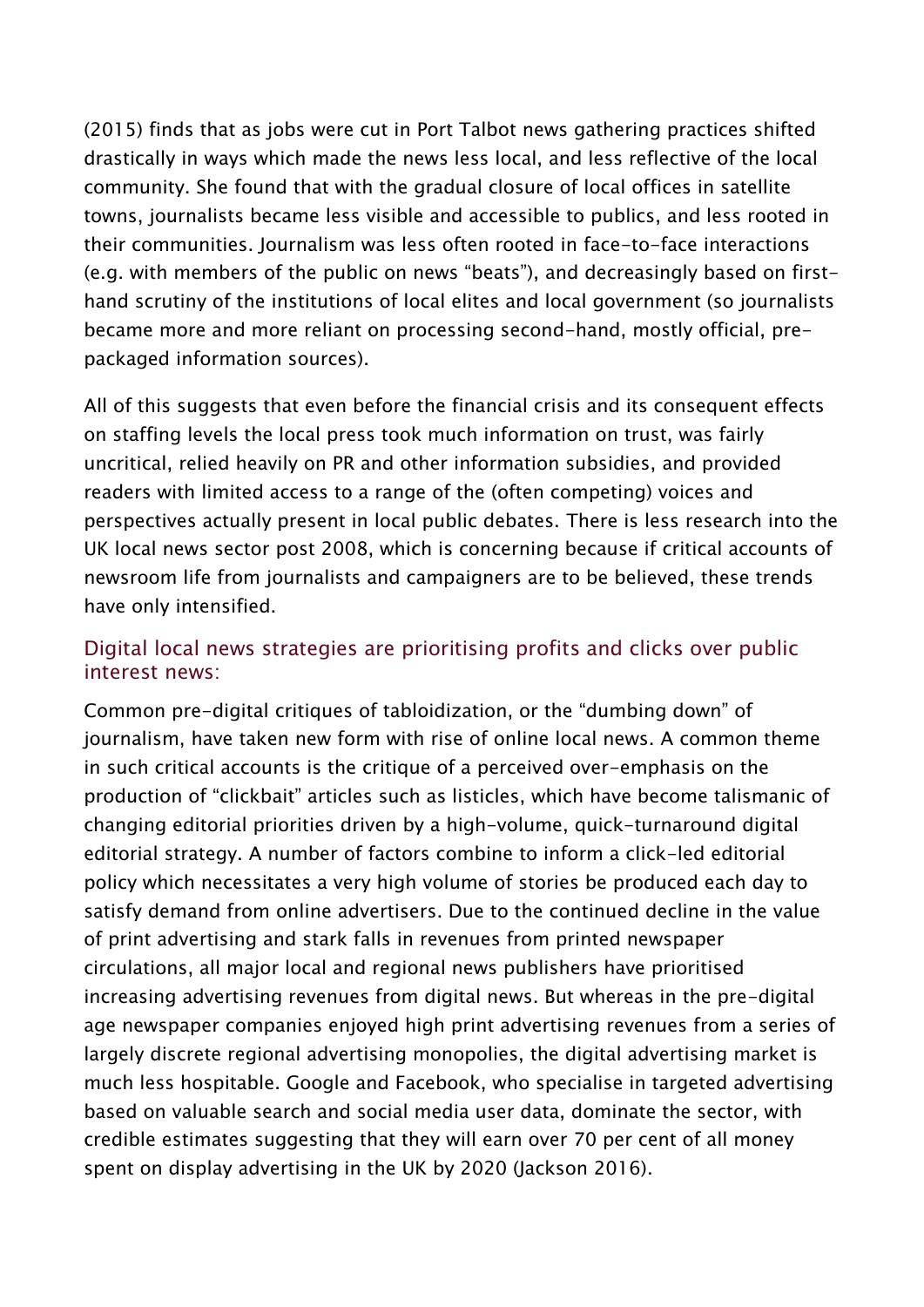Useful insights into how these changes affect journalism practice and news content can be gleaned from increased industry-wide debate covered in the trade press and the steady drip-drip of critical first-hand confessional, satirical, and campaigning accounts from serving or former local journalists. From the newspaper editor who reflected on his redundancy in the form of an oddnumbered listicle (Ponsford 2016a), to the "heartbroken" award-winning local news journalist who quit his job because of perceived falling print and online editorial standards (Ponsford 2016b), many local journalists fear that public interest news is being squeezed out by the need to attract website traffic. Managers, such as Trinity Mirror's David Higgerson, contend that their editorial strategy is simply about "understanding what audiences want", and that such fears are unfounded. But others, such as CEO Simon Fox have given mixed messages, both downplaying the existence of a democratic deficit, and lamenting the need to do anything about it. Shipton cites a comment by Fox made at a Media Wales staff briefing in 2014 saying the problem with "this democratic deficit stuff" is that "it doesn't get enough clicks" (Shipton 2015).

A year later, when asked to respond to the BBC's plans for its nascent Local Democracy Reporter Scheme, he replied that as Trinity Mirror sees it, "there isn't a democratic deficit" (Turvill 2015).

It is unclear how companies like Trinity Mirror have innovated in their practices to incorporate the use of audience data in use of automated programmatic advertising, and a better understanding is needed of the effects on democratic and civic life. One area of concern that has emerged, however, is the use of real-time audience data on the click-rates of individual news pieces, and the success of individual writers, to motivate (or discipline) journalists and promote newsroom competition. A potential problem with such performance-related data is that it might further de-prioritise coverage of areas of public life which many in the audience might not be interested in, but which is nonetheless squarely in the public interest. There is also a need to explore more deeply the related realm of native advertising, and the potential of such advertorial content to further blur the increasingly fuzzy boundaries between marketing and editorial at a time when media companies are facing very tough commercial challenges. Again, the publishers are insistent that these fears are unfounded, but previous experience suggests it would be wise to monitor closely at what they  $do$ , as well as what they say.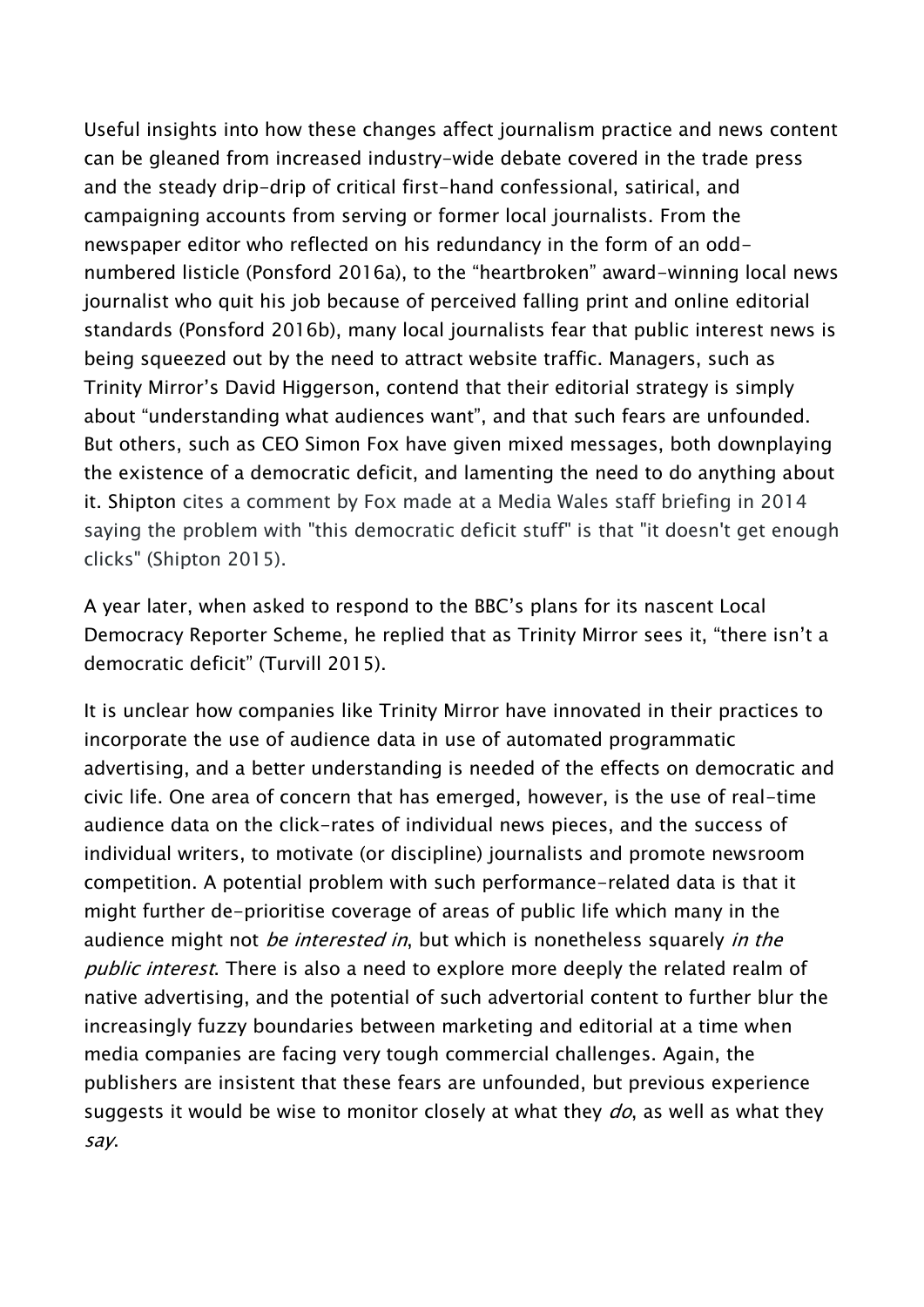#### Works cited:

Davies, Nick. 2008. *Flat Earth News*. London: Chatto and Windus.

Doyle, G. 2013. Understanding Media Economics (2nd Edition). London: Sage.

- Enders Analysis. 2011. "Competitive Pressures on the Press, presentation to the Leveson Inquiry", [http://webarchive.](http://webarchive/) [nationalarchives.gov.uk/20140122145147/http://www.levesoninquiry.org.u](nationalarchives.gov.uk/20140122145147/http:/www.levesoninquiry.org.uk/wp-content/uploads/2012/07/Claire-Enders-%20Competitive-pressures-on-the-press.pdf) [k/wp-content/uploads/2012/07/Claire-Enders-](nationalarchives.gov.uk/20140122145147/http:/www.levesoninquiry.org.uk/wp-content/uploads/2012/07/Claire-Enders-%20Competitive-pressures-on-the-press.pdf) Competitive-pressures-on[the-press.pdf](nationalarchives.gov.uk/20140122145147/http:/www.levesoninquiry.org.uk/wp-content/uploads/2012/07/Claire-Enders-%20Competitive-pressures-on-the-press.pdf)
- Fenton, Natalie. 2010. Meeting the news needs of local communities. Media Trust, London, UK. Available at: [www.mediatrust.org/uploads/128255497549240/original.pdf](http://www.mediatrust.org/uploads/128255497549240/original.pdf)
- Franklin, Bob, Geoff Court, and Stephen Cushion. 2006. "Downgrading the 'Local' in Local Newspapers' Reporting of the 2005 UK General Election." In Local Journalism and Local Media: Making the local news edited by Bob Franklin. London: Routledge.
- Franklin, Bob, and Judy Van Slyke Turk. 1988. "Information Subsidies: Agenda setting traditions." Public Relations Review Spring: 29-41.
- Franklin, Bob. 1988. Public Relations Activities In Local Government. London: Charles Knight.
- Franklin, Bob. 2006a. "Preface." In Local Journalism and Local Media: Making the local news edited by Bob Franklin. London: Routledge.
- Franklin, Bob. 2006b. "Attacking the Devil? Local Journalists and Local Papers in the UK." In Local Journalism and Local Media: making the local news edited by Bob Franklin. London: Routledge
- Franklin, Bob. 2011. "Sources, Credibility, and the Continuing Crisis of UK Journalism." In Journalism, Sources, and Credibility edited by Bob Franklin and Matt Carlson. London: Routledge.
- Freedman, Des. 2010. 'The Political Economy of the "New" News Environment' in N. Fenton (ed) New Media, Old News. London: Sage.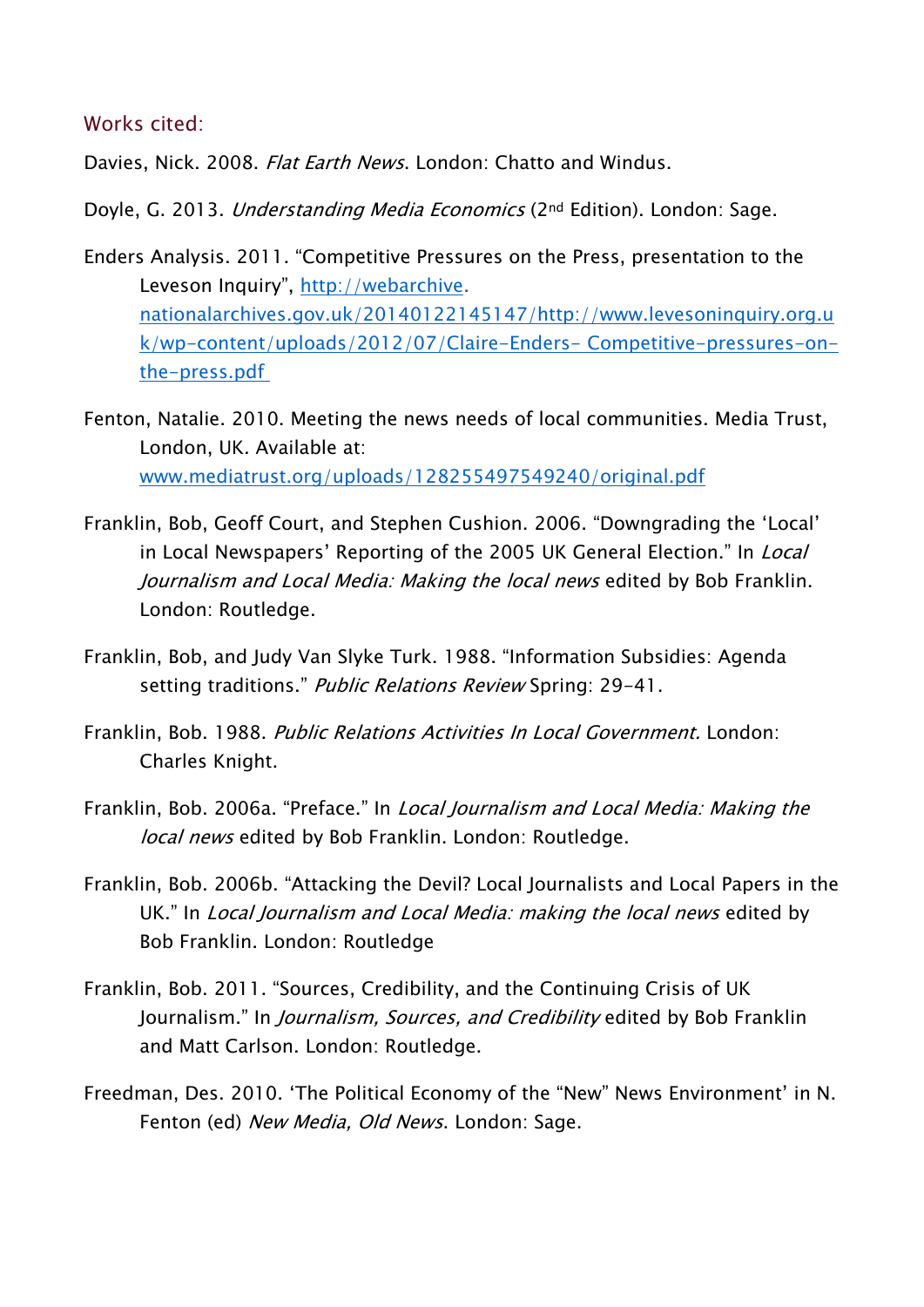- Greenslade, Roy. 2009. "British journalism is in crisis, but we are doing too little to save it?" Guardian 24 September, available at: [http://www.guardian.co.uk/media/greenslade/2009/sep/24/downturn](http://www.guardian.co.uk/media/greenslade/2009/sep/24/downturn-%09mediabusiness)[mediabusiness](http://www.guardian.co.uk/media/greenslade/2009/sep/24/downturn-%09mediabusiness)
- Hamer, Martin. 2008. "Trading on Trust: News agencies, local journalism, and local media." In Local Journalism and Local Media: Making the Local News edited by Bob Franklin. London: Routledge.
- Harrison, Shirley. 1998. "The Local Government Agenda: News From the Town Hall." In *Making the Local News: Local Journalism in Context* edited by bob Franklin and David Murphy. London: Routledge.
- Howells, Rachel. 2015. Journey to the centre of a news black hole: examining the democratic deficit in a town with no newspaper. PhD thesis, Cardiff University
- IWA. 2015. IWA Wales Media Audit: 2015, Cardiff: Institute of Welsh Affairs, available at: [http://iwa.wales/wp](http://iwa.wales/wp-%09content/uploads/2016/01/IWA_MediaAudit_v4.pdf)[content/uploads/2016/01/IWA\\_MediaAudit\\_v4.pdf](http://iwa.wales/wp-%09content/uploads/2016/01/IWA_MediaAudit_v4.pdf)
- Jackson, Japer. 2016. "Google and Facebook to take 71% of UK online ad revenue by 2020." theguardian.com, December 15th.
- Media Reform Coalition. 2015. Who Owns the UK Media?. London, Media Reform Coalition. Available at: [http://www.mediareform.org.uk/who-owns-the-uk](http://www.mediareform.org.uk/who-owns-the-uk-%09media)[media](http://www.mediareform.org.uk/who-owns-the-uk-%09media)
- Media Wales/Western Mail and Echo, Annual Report and Financial Statements (2000-2015), Companies House, Cardiff.
- Meikle, G. & Young, S. 2012. Media Convergence: Networked Digital Media in Everyday Life. Basingstoke: Palgrave Macmillan.
- Mintel. 2013. Regional Newspapers UK, Market Sector Report, available at: [http://academic.mintel.com/display/638001/.](http://academic.mintel.com/display/638001/)
- Nel, Francois. 2010. '#LaidOff: What do UK journalists do next?', UCLAN & journalism.co.uk, https://www.journalism.co.uk/ uploads/laido report.pdf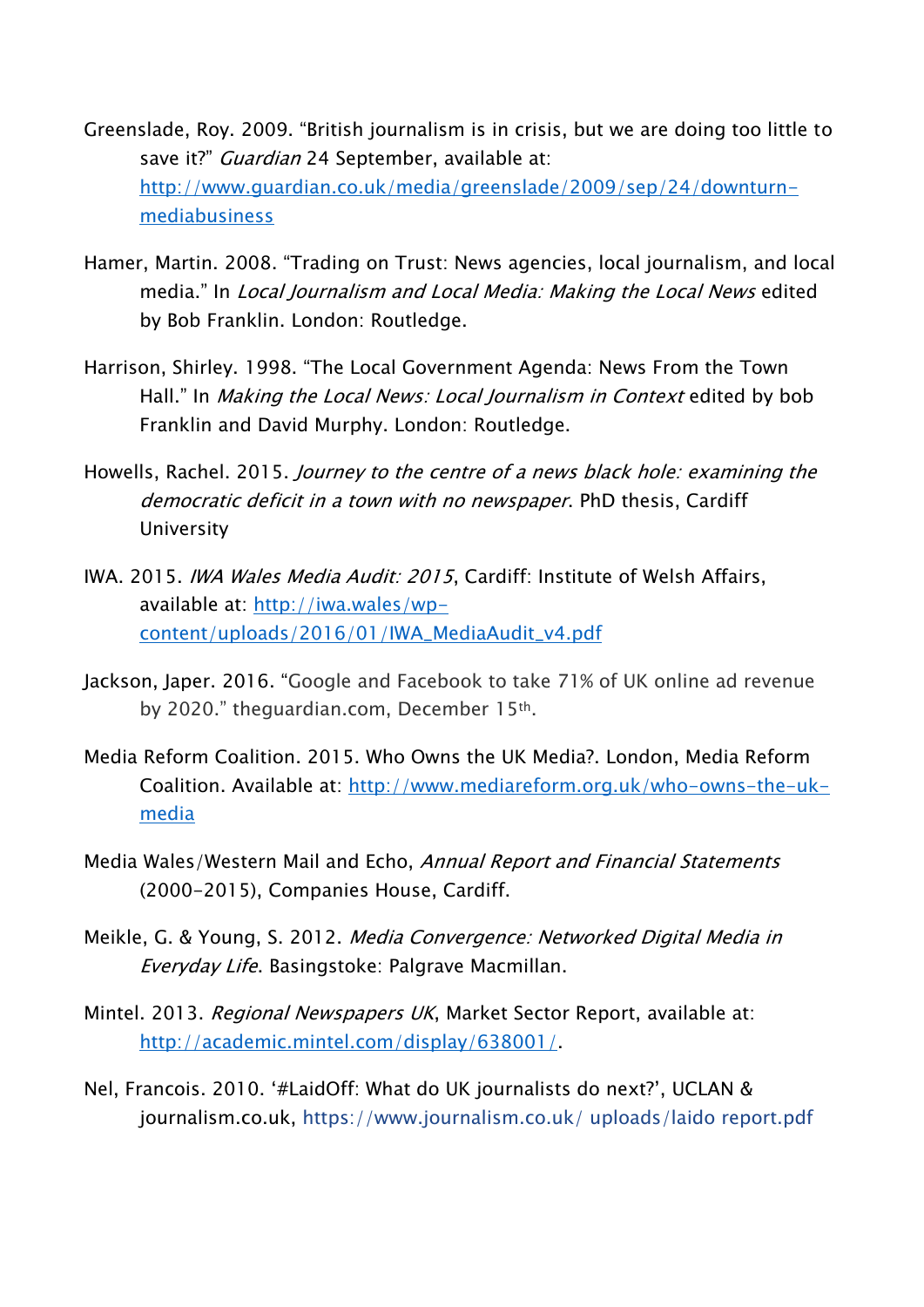Oliver and Ohlbaum. 2015. UK news provision at the crossroads: The news market in the 21st Century and the likely implications for the BBC's role, a report for the News Media Association. <http://www.newsmediauk.org/write/MediaUploads/PDFper> cent20Docs/OandO\_NMA\_-\_UK\_news\_provision\_at\_the\_crossroads.pdf.

- O'Neill, Deidre and Catherine O'Connor. 2008. "The Passive Journalist; How Sources Dominate Local News." *Journalism Practice* 2, no.3: 487-500.
- Ofcom. 2012. Measuring Media Pluraility. 19th June. [http://stakeholders.ofcom.org.uk/consultations/measuring](http://stakeholders.ofcom.org.uk/consultations/measuring-%09plurality/statement)[plurality/statement](http://stakeholders.ofcom.org.uk/consultations/measuring-%09plurality/statement)
- Perch, Keith, 2015. 'The collapse of the business model of regional newspapers has been far greater than previously stated and is undermining public sphere journalism', unpublished paper, Cardiff University Future of Journalism Conference, September.
- Picard, Robert. 2008.'Shifts In Newspaper Advertising Expenditures And Their Implications For The Future Of Newspapers', Journalism Studies, 9:5, 704- 716
- Ponsford, Dominic. 2016a. "Editor Axed by Trinity Mirror Uses Odd-Numbered Listicle to Reflect on Ignominious Exit", Press Gazette, August 2016, available at: [http://www.pressgazette.co.uk/editor-axed-by-trinity-mirror](http://www.pressgazette.co.uk/editor-axed-by-trinity-mirror-%09uses-odd-numbered-listicle-to-reflect-on-an-ignominious-exit/)[uses-odd-numbered-listicle-to-reflect-on-an-ignominious-exit/](http://www.pressgazette.co.uk/editor-axed-by-trinity-mirror-%09uses-odd-numbered-listicle-to-reflect-on-an-ignominious-exit/)
- Ponsford, Dominic. 2016b. "'Heartbroken' Reporter Gareth Davies Saya Croydon Advertiser Print Edition Now 'Thrown Together Collection of Clickbait'", July 31st, available at: [http://www.pressgazette.co.uk/heartbroken-reporter](http://www.pressgazette.co.uk/heartbroken-reporter-%09gareth-davies-says-croydon-advertser-print-edition-now-thrown-%09together-collection-of-clickbait/)[gareth-davies-says-croydon-advertser-print-edition-now-thrown](http://www.pressgazette.co.uk/heartbroken-reporter-%09gareth-davies-says-croydon-advertser-print-edition-now-thrown-%09together-collection-of-clickbait/)[together-collection-of-clickbait/](http://www.pressgazette.co.uk/heartbroken-reporter-%09gareth-davies-says-croydon-advertser-print-edition-now-thrown-%09together-collection-of-clickbait/)
- Press Gazette. 2011. "Seven Compulsory Redundancies at Media Wales", Press Gazette, 8<sup>th</sup> August 2011, available at: <http://www.pressgazette.co.uk/story.asp?sectioncode=1&storycode=47659> (last accessed October 2011)
- Ramsay, Gordon and Martin Moore. 2016. Monopolising Local News: Is there an emerging democratic Deficit in the UK due to the decline of local